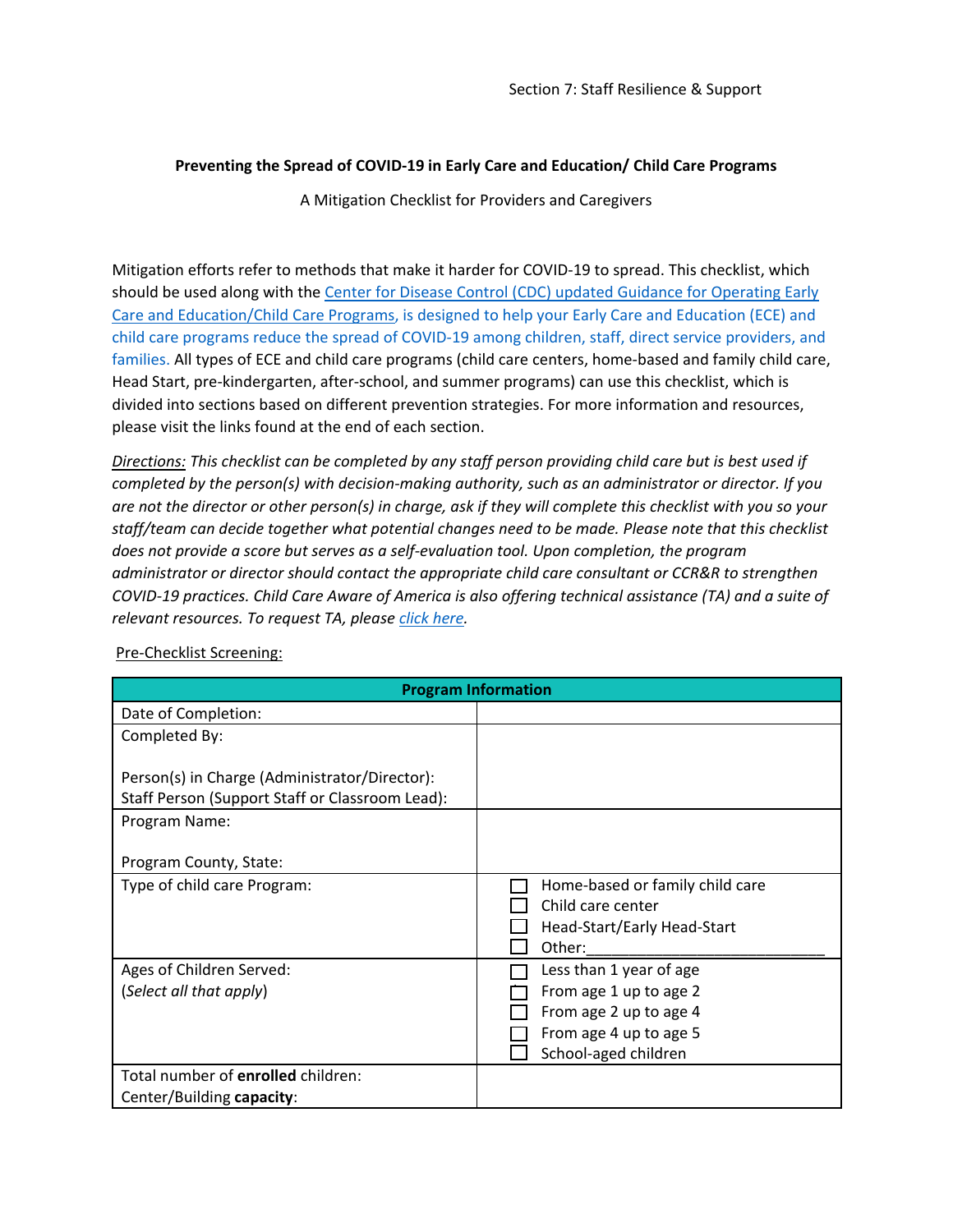| Average number of attending children:                                                                                           |                                                                                                                                                                                                                                |
|---------------------------------------------------------------------------------------------------------------------------------|--------------------------------------------------------------------------------------------------------------------------------------------------------------------------------------------------------------------------------|
| (Calculate average over a 4-week period)                                                                                        |                                                                                                                                                                                                                                |
| Total number of available classrooms/child-                                                                                     |                                                                                                                                                                                                                                |
| occupied spaces:                                                                                                                |                                                                                                                                                                                                                                |
| Total number of in-use classrooms/child-                                                                                        |                                                                                                                                                                                                                                |
| occupied spaces:                                                                                                                |                                                                                                                                                                                                                                |
|                                                                                                                                 |                                                                                                                                                                                                                                |
| Service capacity of your child care facility:                                                                                   |                                                                                                                                                                                                                                |
| (Capacity facility is licensed for)                                                                                             |                                                                                                                                                                                                                                |
| <b>Staff Information</b>                                                                                                        |                                                                                                                                                                                                                                |
| <b>Total Number of:</b>                                                                                                         |                                                                                                                                                                                                                                |
| Full-Time Staff:                                                                                                                | FT:                                                                                                                                                                                                                            |
| Part-Time Staff:                                                                                                                | $PT:\underline{\hspace{2.5cm}}$                                                                                                                                                                                                |
| Administrative/Office Staff:                                                                                                    | A/O:                                                                                                                                                                                                                           |
| Other/Support Staff:                                                                                                            | Other: and the state of the state of the state of the state of the state of the state of the state of the state of the state of the state of the state of the state of the state of the state of the state of the state of the |
| Do staff travel between programs/sister-                                                                                        |                                                                                                                                                                                                                                |
| programs or buildings?                                                                                                          |                                                                                                                                                                                                                                |
| (If Yes, please describe how often)                                                                                             |                                                                                                                                                                                                                                |
| <b>Program Points of Contact (POC)</b><br>For child care homes and similar smaller ECE spaces, please list as most appropriate. |                                                                                                                                                                                                                                |
| COVID-19 Coordinator                                                                                                            | Name:                                                                                                                                                                                                                          |
|                                                                                                                                 | Email:                                                                                                                                                                                                                         |
|                                                                                                                                 | Phone Number:                                                                                                                                                                                                                  |
| <b>Facility Maintenance</b>                                                                                                     | Name:                                                                                                                                                                                                                          |
|                                                                                                                                 | Email:                                                                                                                                                                                                                         |
|                                                                                                                                 | Phone Number:                                                                                                                                                                                                                  |
| Local Public Health Agency OR child care                                                                                        | Name:                                                                                                                                                                                                                          |
| Consultant                                                                                                                      | Email:                                                                                                                                                                                                                         |
|                                                                                                                                 | Phone Number:                                                                                                                                                                                                                  |
|                                                                                                                                 |                                                                                                                                                                                                                                |
| State Public Health Agency (Regional Specialist)                                                                                | Name:                                                                                                                                                                                                                          |
|                                                                                                                                 | Email:                                                                                                                                                                                                                         |
|                                                                                                                                 |                                                                                                                                                                                                                                |
|                                                                                                                                 | Phone Number:                                                                                                                                                                                                                  |
|                                                                                                                                 | <b>Community Information</b>                                                                                                                                                                                                   |
| Are you familiar with using local/state COVID-19                                                                                | Yes                                                                                                                                                                                                                            |
| websites to find regularly updated information?                                                                                 | <b>No</b>                                                                                                                                                                                                                      |
| Does your ECE program direct families and staff                                                                                 |                                                                                                                                                                                                                                |
| to a COVID-19 testing facility?                                                                                                 |                                                                                                                                                                                                                                |
| (If yes, please provide facility information)<br><b>Additional Information:</b>                                                 |                                                                                                                                                                                                                                |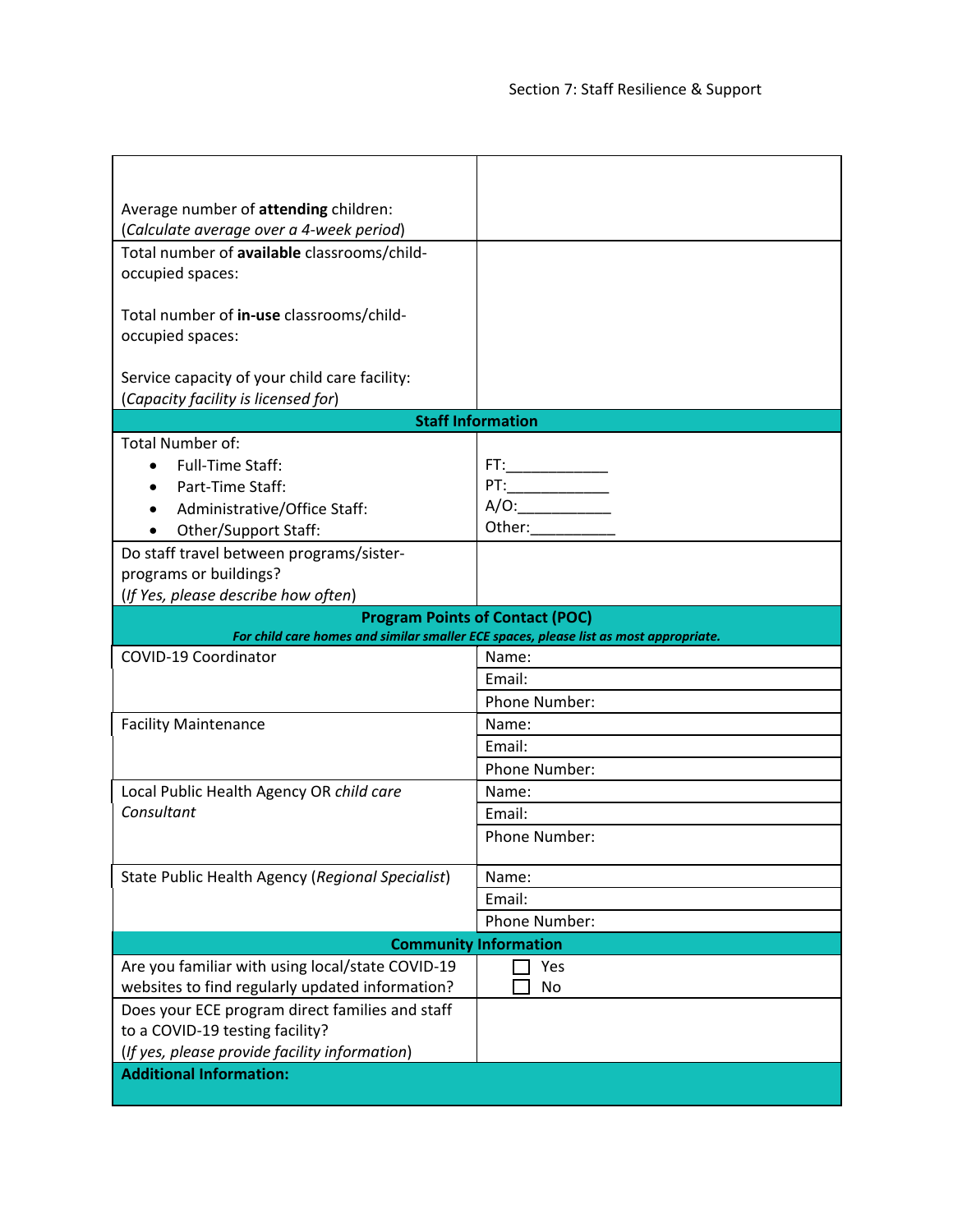## **Section 7: Staff Resilience & Support**

a. Is there a plan for open communication, training, and support for staff as they adapt to changes and difficult circumstances, and are staff invited to offer input in decisions about new processes and procedures?

$$
\bigcirc Yes \qquad \bigcirc No \qquad \bigcirc \text{Unsure}
$$

b. Are stress reduction strategies shared with staff such as [mindfulness,](https://www.mindful.org/) social support, deep breathing, and spending time in nature or outside?



Yes ( ) No ( ) Unsure

- c. Has the administrator contacted your [local Child Care Resource & Referral agency](https://www.childcareaware.org/resources/ccrr-search-form/) to find out if there are any professional development or in-services offerings for staff related to self-care? Yes ( ) No ( ) Unsure
- d. Are staff encouraged to talk about their concerns and feelings with people they trust?



e. Is there a plan for all staff meetings and/or trainings to be within updated guidelines of local, state, or other national health agencies and/or organizations (i.e. virtual trainings/meetings, socially distant in-person meetings)?





f. Are mental health support services readily available to staff and their families, such as through an Employee Assistance Program? Note: Communications should be accessible to persons with disabilities and limited English proficiency.





Yes ( ) No ( ) Unsure

g. Are facts regularly shared with staff about COVID-19 from trusted sources such as your [local/state health department](https://www.naccho.org/membership/lhd-directory) or [CDC](https://www.cdc.gov/coronavirus/2019-ncov/your-health/about-covid-19.html) to reduce the spread of misinformation and ease fear?





h. Are there posters, announcements, or other forms of communication for the [Disaster Distress](https://www.samhsa.gov/find-help/disaster-distress-helpline)  [Helpline?](https://www.samhsa.gov/find-help/disaster-distress-helpline)

$$
\begin{matrix}\n\end{matrix}
$$
 Yes  $\bigcirc$  No  $\bigcirc$  Unsure

i. Are staff provided appropriate (flexible and non-punitive) leave or other time off to allow for mental health support?

| v<br>L<br>∼ |
|-------------|
|-------------|



j. Are staff provided with the information to call the National Suicide Prevention Lifeline at 1-800- 273-TALK (1-800-273-8255), 1-888-628-9454 for Spanish, or [Lifeline Crisis Chat i](http://www.suicidepreventionlifeline.org/GetHelp/LifelineChat.aspx)f they are feeling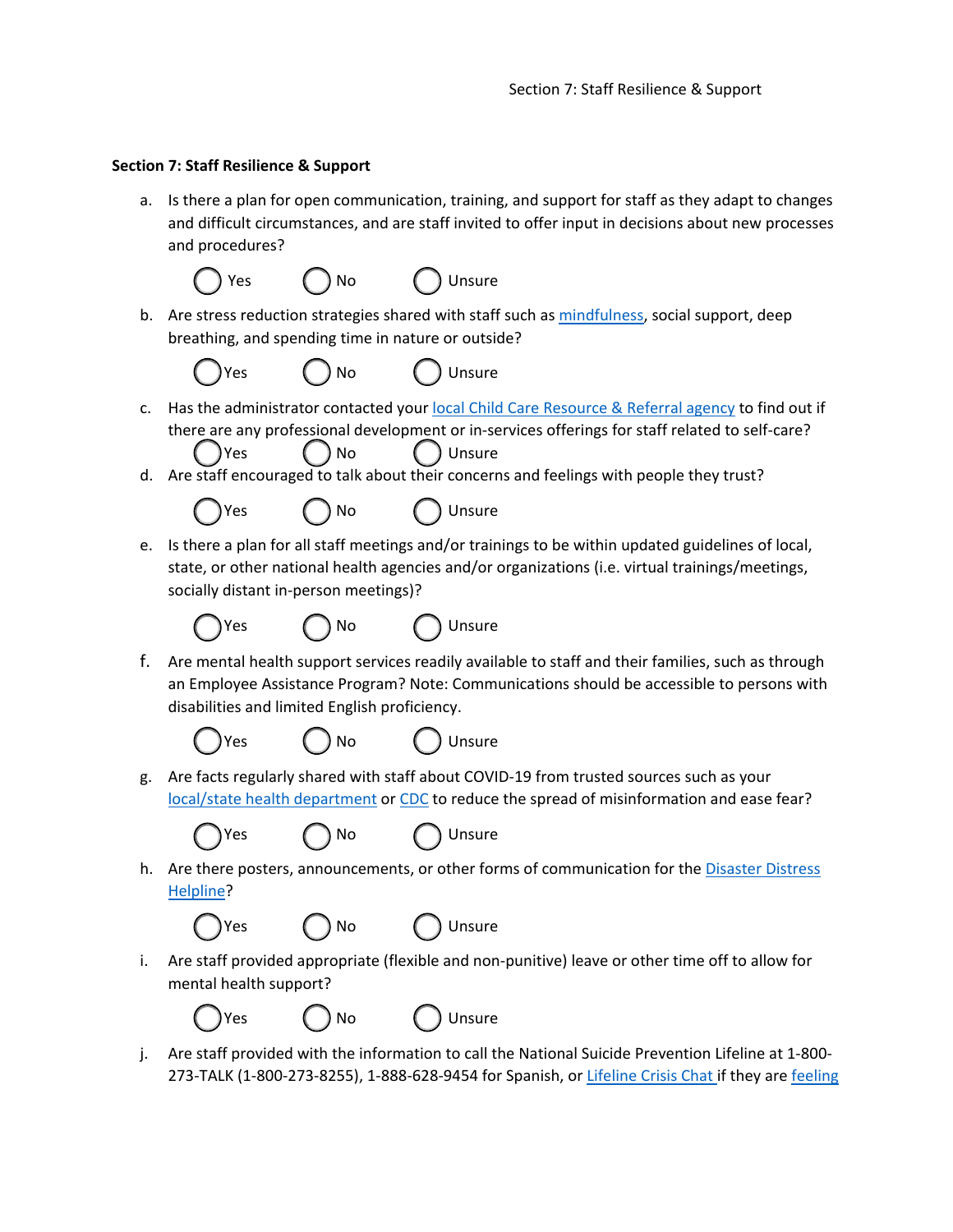[overwhelmed with emotions](https://www.cdc.gov/coronavirus/2019-ncov/daily-life-coping/managing-stress-anxiety.html) such as sadness, depression, anxiety; or call 911 if they feel like they want to harm themselves or others?

Resources and Guidance:

- 1. Familiarize yourself with [COVID-19 mental health support services.](https://www.cdc.gov/mentalhealth/stress-coping/help-children-cope/index.html?CDC_AA_refVal=https%3A%2F%2Fwww.cdc.gov%2Fcoronavirus%2F2019-ncov%2Fdaily-life-coping%2Ffor-parents.html)
- 2. Children and young people's social, emotional, and mental health resources + recommendations [by age group.](https://www.cdc.gov/coronavirus/2019-ncov/daily-life-coping/parental-resource-kit/index.html)
- 3. [AAP's guidance](https://services.aap.org/en/pages/2019-novel-coronavirus-covid-19-infections/clinical-guidance/guidance-related-to-childcare-during-covid-19/) related to child care during COVID-19.

Child Care Aware of America's [webinar recording:](https://info.childcareaware.org/webinar-practical-ways-to-help-children-in-child-care-cope-with-the-covid-19-crisis-a-perspective-from-child-life-specialists) Practical Ways to Help Children in Child Care Cope with the COVID-19 Crisis.